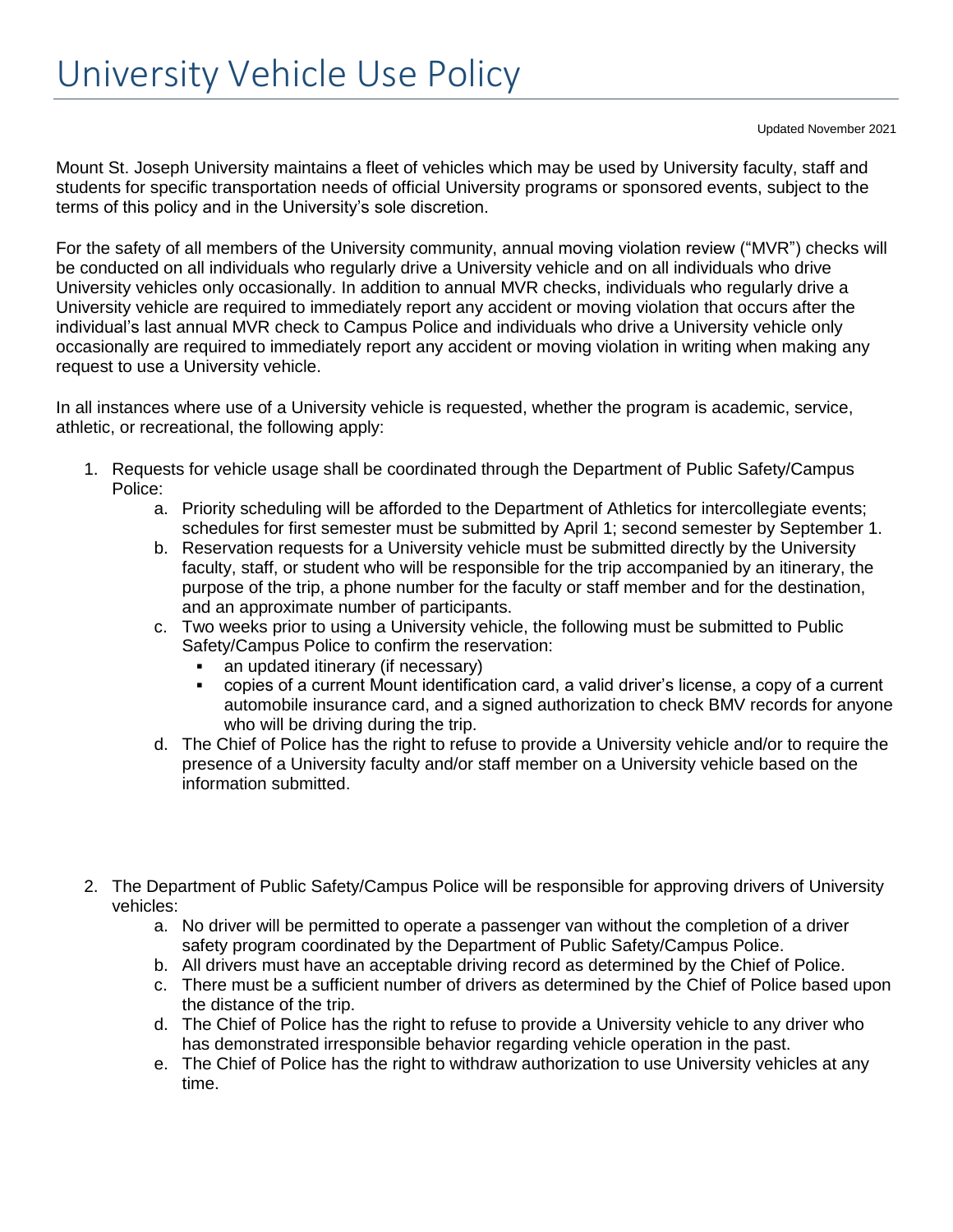- 3. All vehicles must be checked out and returned through the Department of Public Safety/Campus Police:
	- a. All individuals responsible for driving on any trip must report to the Department of Public Safety/Campus Police with the following documentation: current Mount identification card and a valid driver's license. Vehicles will not be released to the group until all drivers are present.
	- b. Complete roster of participants with emergency contact information (copies of completed waivers are sufficient) must be left with Campus Police for overnight trips.
	- c. When returning to campus, the approved driver, or one approved driver for each vehicle, must contact the police officer on duty so that the vehicle(s) can be inspected and checked-in properly and keys returned.
	- d. Any problems incurred in the operation of the vehicle, i.e., windshield wiper blades, headlights or other mechanical difficulties, or physical damages to the vehicle must be brought to the attention of the police officer on duty who will make a written request to the Grounds Department to have the problem corrected.
- 4. It is the responsibility of the faculty/staff member or the student(s) to whom the vehicle is entrusted to ensure appropriate behavior in the vehicle at all times.
	- a. No alcohol shall be consumed or carried in any University vehicle.
	- b. No smoking or use of any tobacco products will be permitted in any University vehicle.
	- c. The safe operation of university vehicles will always be the first concern of the driver.
	- d. The driver will NEVER use a cell phone, wireless communication (text and/or instant messaging), email, or any video or audio device while the vehicle is in operation.
	- e. If equipped, the driver will insure all passengers are using a seat belt.
	- f. Any equipment, luggage, etc., that is carried on the vans must be secured in storage compartment areas and in a safe manner.
	- g. Vehicles must be returned with interior clean of debris and/or trash. The individuals and/or group responsible for the vehicles will be financially liable for any damage to the vehicles caused by improper behavior.
	- h. The driver will comply with all traffic laws and operate vehicles consistent with road conditions. If weather conditions become severe enough to impact safe operations, drivers should suspend driving operations until road conditions improve.
	- i. Drivers will be responsible for the payment of fines associated with any traffic violations, moving or otherwise, that they may incur during the operation of a University vehicle.
	- j. Although approved trips in University owned vehicles are covered by the University's automobile insurance, drivers will be held accountable should litigation occur due to driver negligence or error. Please note that the University's liability extends only to travel and activities related directly to University functions. University automobile insurance information is available in the glove compartment of each vehicle.
- 5. The University has identified procedures that must be followed in the event of an emergency which may arise in the operation of University vehicles.
	- a. A laminated copy of these procedures is available in each University vehicle.
	- b. It is the responsibility of the faculty/staff member or the student(s) to whom the vehicle is entrusted to ensure that all drivers are aware of these procedures prior to the beginning of each trip.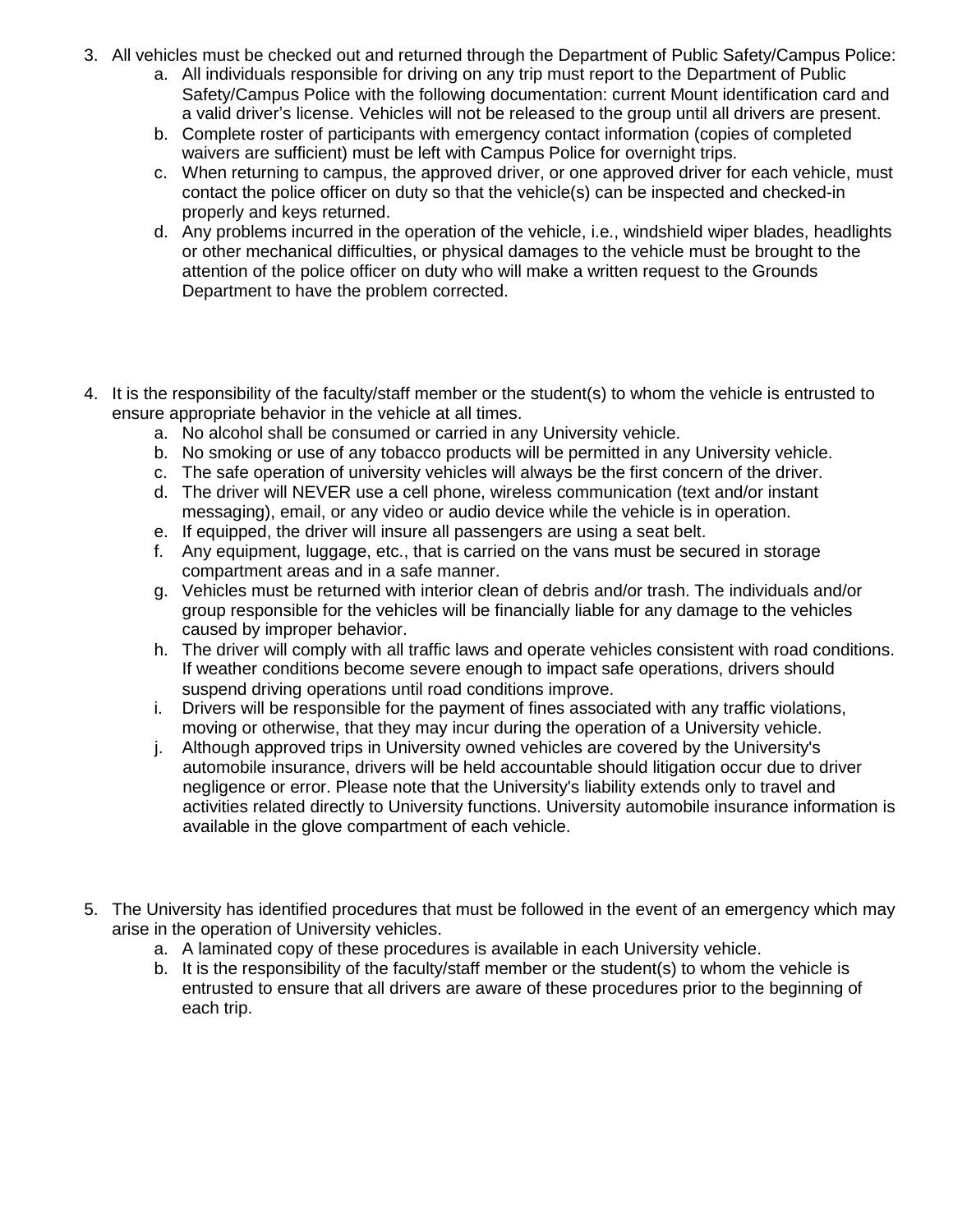- 6. The University has identified procedures that must be followed in the event of an auto accident.
	- a. Commercial and non-commercial drivers operating any University motorized vehicle that is in an accident should immediately report it to their supervisor and/or Campus Police.
	- b. Commercial drivers for the University that are involved in an accident are required by law to immediately submit to drug and alcohol testing. Commercial drivers are to follow all Department of Transportation guidelines. Failure to submit to drug and alcohol testing could lead to termination.
	- c. All non-commercial drivers that are involved in an accident are required by the University to immediately to submit to drug and alcohol testing. Failure to submit to drug and alcohol testing could lead to termination.
	- d. Drivers that are involved in an accident in the Greater Cincinnati area are expected by the University to contact Campus Police about the nearest TriHealth facility for drug and alcohol testing.
	- e. Drivers that are involved in an accident outside of the Greater Cincinnati area are expected by the University to contact Campus Police to coordinator a location for drug and alcohol testing.
- 7. Annual MVR checks and reports from individuals as required under this policy will be considered by the University in determining whether or not an individual has an acceptable driving record to obtain approval to use a University vehicle and/or whether prior approval may be revoked. The University reserves its right, in its sole discretion, to make determinations for University vehicle use. Criteria that may indicate an unacceptable driving record includes, but is not limited to the following:
	- a. Three or more moving violations in a year (including any ticket, charge or other law enforcement proceeding relating to these, as well as independent evidence of violations deemed relevant by the Chief of Police)
	- b. Three or more accidents within a year in which the driver is determined to be the primary cause of the accident through speeding, inattention, etc. (Accidents means all harm to persons or property caused by or arising out of the operation of any motor vehicle. Contributing factors, such as weather or mechanical problems, may be taken into consideration by the Chief of Police).
	- c. One significant moving violation or accident, or any combination of moving violations or accidents, determined by the Chief of Police in consultation with the Human Resources department to be an unacceptable driving record.